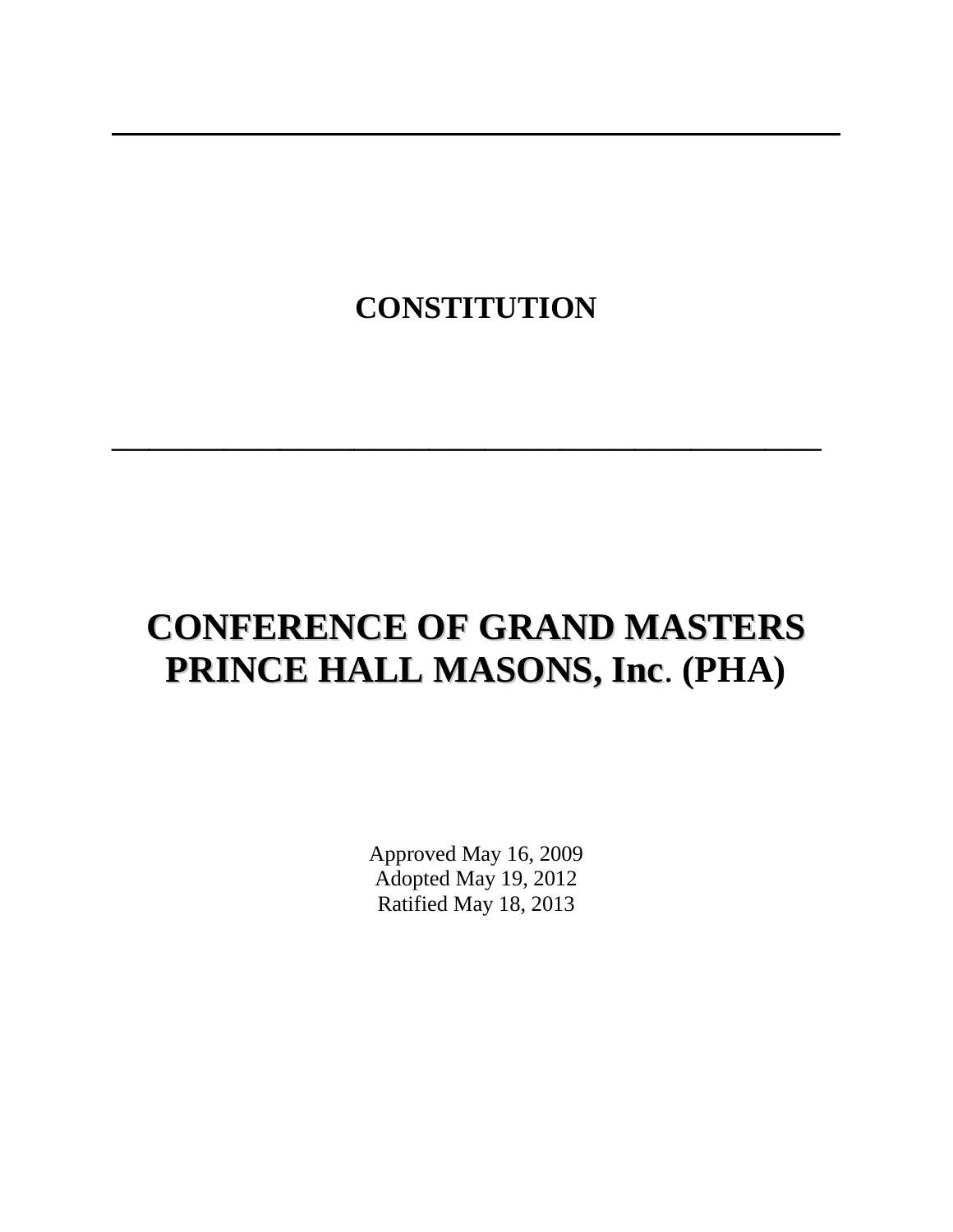# **CONSTITUTION**

# **ARTICLE I**

# **NAME**

The name of this organization shall be Conference of Grand Masters, (COGM) Prince Hall Masons, Inc. (PHA).

# **ARTICLE II**

#### **PURPOSE**

Section 1: The Conference of Grand Masters provides an opportunity for mutually recognized jurisdictions and their subordinate bodies to engage in fraternal communication and Masonic fellowship.

Section 2: The Conference of Grand Masters provides an opportunity for unification of Prince Hall Grand Lodges and other affiliated Masonic Bodies to address issues of common interest relative to both the institution of Freemasonry and the profane world.

Section 3: The Conference of Grand Masters is committed to the universal promotion and perpetuation of Prince Hall Freemasonry throughout the world.

Section 4: While the conference of Grand Masters has no legislative authority, it may recommend procedures that each jurisdiction will be encouraged to adopt. Under no circumstances will the conference of Grand Masters interfere with the governance or operations of a jurisdiction unless such involvement is requested in writing by the jurisdiction.

# **ARTICLE III**

#### **COMPOSITION**

Section 1: The Conference of Grand Masters (COGM) is composed of all Prince Hall Grand Lodges throughout the world that adhere to the customs and usages uniquely and commonly practiced by the general membership of the Prince Hall Masons Inc. sodality and that meet the requirements established by the conference of Grand Masters in article IX herein.

Section 2: The Conference of Grand Masters has the full power to determine its membership and composition. Changes to the membership and composition require a two-thirds (2/3) vote of the Executive Committee together with all sitting Grand Masters present.

# **ARTICLE IV**

#### **MEETINGS**

Section 1: The Conference of Grand Masters shall meet annually beginning the Wednesday after Mother's Day. This meeting shall be referred to as the Annual Conference.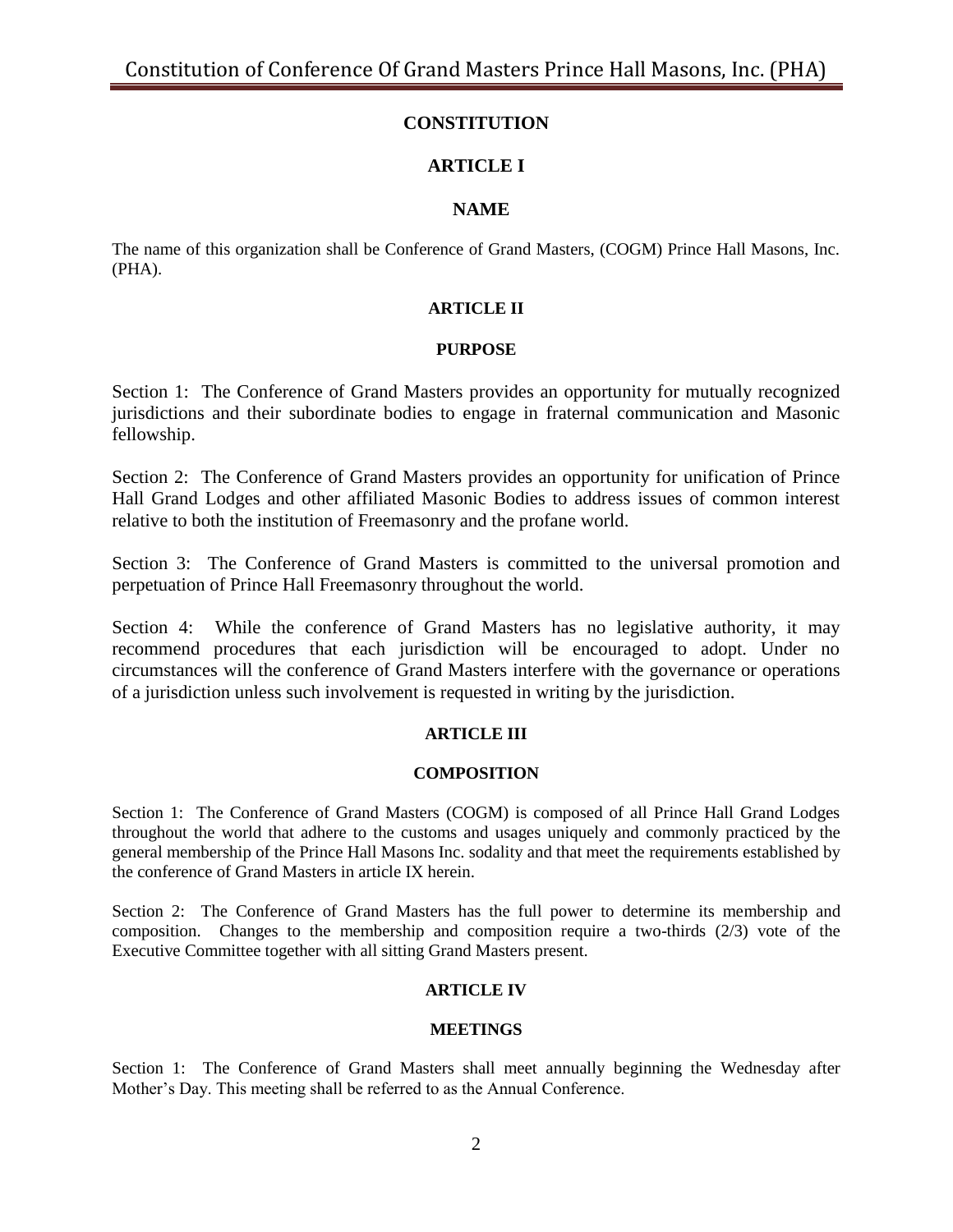Section 2: Business of the Conference of Grand Masters shall be conducted in General Session and/or Executive Session.

- a) General Session: The General Session is open to registered members from a jurisdiction in good standing with the Conference of Grand Masters and has the approval of their Grand Master.
- b) Executive Session: The Executive Session is open to members of the Executive Committee (and all sitting Grand Masters for the election of President) (Article XVII).

#### **ARTICLE V**

#### **QUORUM**

Section 1: Grand Masters One Third (1/3) of the jurisdictions registered at the preceding "Annual Meeting" shall establish a quorum.

#### **ARTICLE VI**

#### **MEMBERSHIP**

Section 1: The Conference of Grand Masters, Prince Hall Masons shall consist of Prince Hall Affiliated Grand Lodges throughout the world.

Section 2: Membership to the Conference of Grand Masters is jurisdictional and not individual.

#### **ARTICLE VII**

# **VOTING DELEGATES**

Section 1: Voting delegates in the General Session are: Grand Masters, Actual Past Grand Masters, Deputy Grand Masters, and all elected conference of Grand Masters officers.

Section 2: By notifying the Conference of Grand Masters President in writing, a Grand Master may authorize a member of his jurisdiction to serve as his proxy.

Section 3: Non-voting delegates consists of the Grand Wardens, Grand Secretaries, Grand Treasurers, and Chairmen of Committees on Foreign Correspondence. Non-voting delegates may take part in discussions in the General Session.

Section 4: Other non-voting Grand Lodge elected Officers may attend the annual session with the approval of their Grand Master. All attendees must pay the appropriate registration fees unless the Executive Committee grants a written exemption.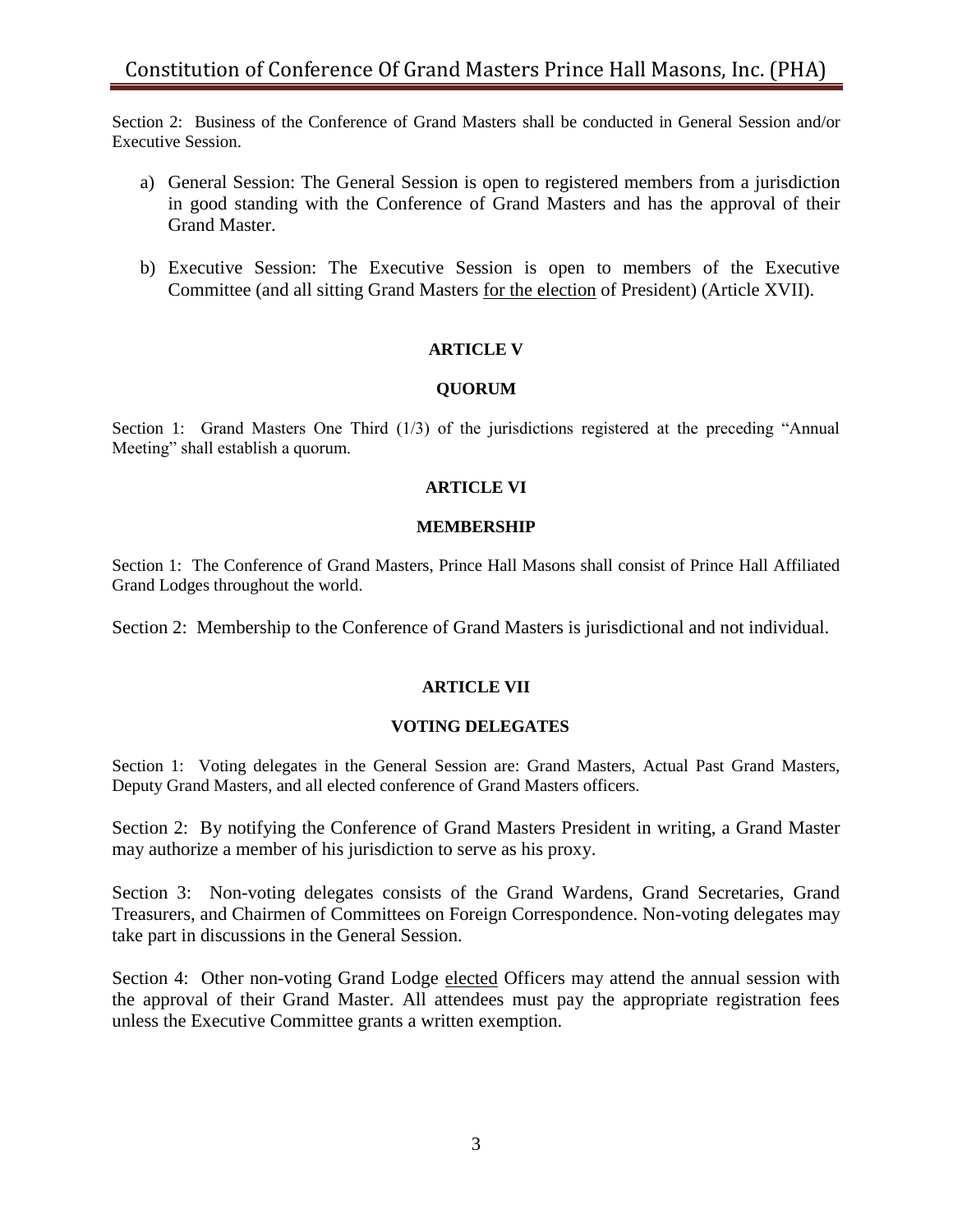# **ARTICLE VIII**

# **FISCAL YEAR**

The Conference of Grand Masters Prince Hall Masons Incorporated, fiscal year begins July 1, and ends June 30.

# **ARTICLE IX**

#### **FEES**

Section 1: Membership: Each member-jurisdiction must pay to the Conference the appropriate membership dues established by the conference. Dues must be paid no later than the 15<sup>th</sup> of April.

Section 2: Registration: Each conference attendee must pay the established registration fee to attend any conference session.

Section 3: No jurisdiction can be seated at the Conference until all dues are paid. The sister organization cannot be seated unless the Masonic organization is current.

Section 4: The Conference may waive or exempt some or all fees for certain invited guests.

# **ARTICLE X**

## **ELECTED OFFICERS**

Section 1: President: The president must be a S*eated* Grand Master or an *Actual* Past Grand Master.

Section 2: Vice President: must be a *Seated* Grand Master or an *Actual* Past Grand Master.

Section 3: Executive Secretary: must be an Past Grand Master from a jurisdiction that is a financial member of the conference of Grand Masters.

Section 4: Executive Treasurer: must be an Past Grand Master from a jurisdiction that is a financial member of the conference of Grand Masters.

Section 5: Seven *Actual* Past Grand Masters referred to as Members-at-Large. One from each region, selected by the region and elected by the conference.

# **ARTICLE XI**

# **APPOINTED OFFICERS**

Section 1: The President may appoint, with approval of the Executive Committee, officers and committees as necessary to meet the need of the Conference of Grand Masters.

Section 2: Honorary Past Grand Masters may be appointed as officers and to committees.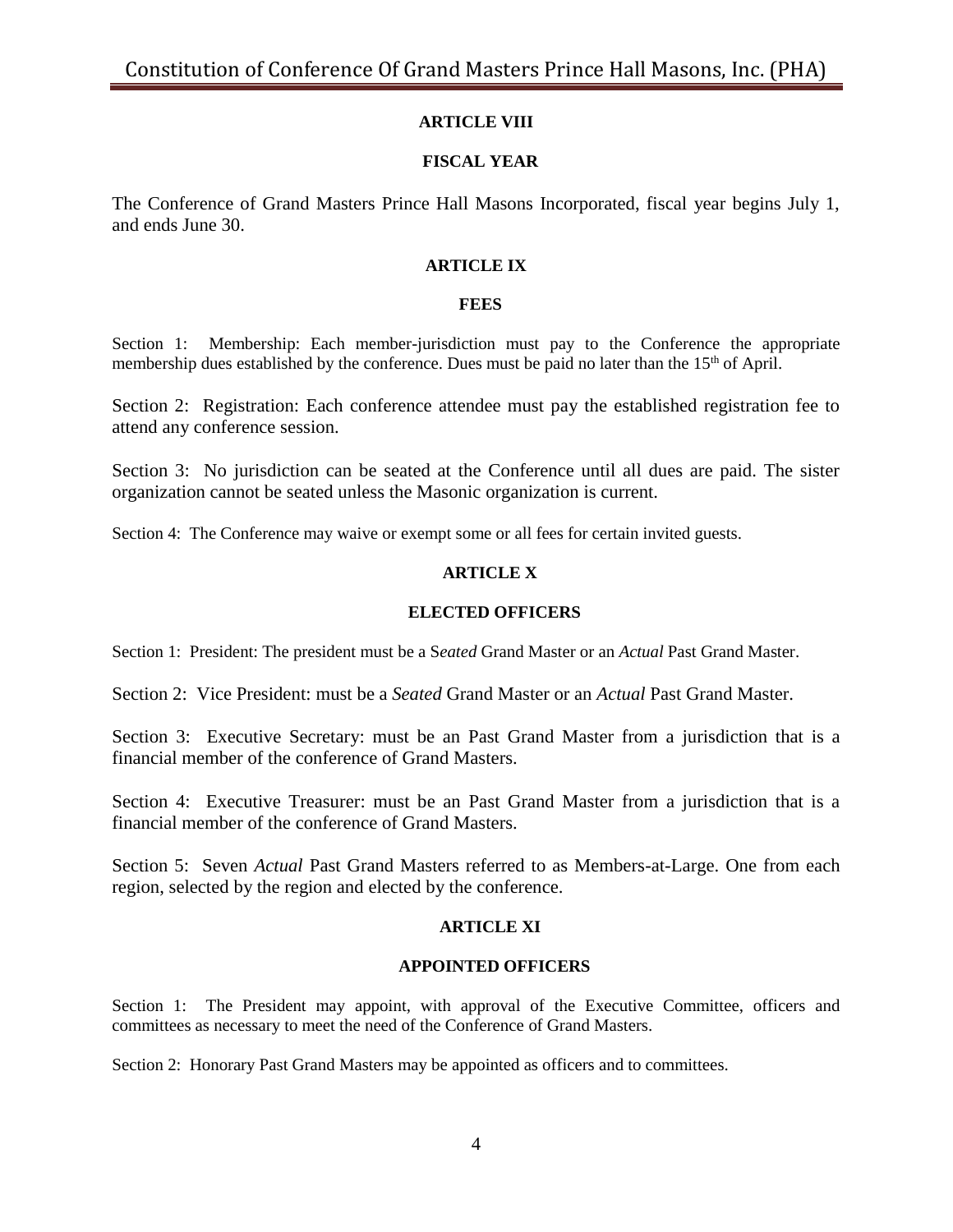# **ARTICLE XII**

# **DUTIES and REMUNERATION OF OFFICERS**

Section 1: President:

- a) Preside at the annual Conference of Grand Masters.
- b) Prepare the Conference of Grand Masters agenda with assistance from the Executive Committee.
- c) Carry out the policies approved by the conference of Grand Masters.
- d) Represent and serve as the official spokesperson for the conference of Grand Masters.
- e) Report his actions to the conference in writing at the Annual Conference of Grand Masters.
- f) The president does not have the authority to make policy for the conference of Grand Masters, but is expected to exercise prudent judgment in performing his duties when time does not permit a meeting of the Executive Committee.
- g) For the faithful performance of his duties the remuneration shall be set by the Executive Committee.

Section 2: Vice President

- a) Assist the President in the performance of his duties.
- b) Serve in the absence of the President.
- c) For the faithful performance of his duties the remuneration shall be set by the Executive Committee.

Section 3: Executive Treasurer

- a) The Executive Treasurer shall receive all funds of the Conference of Grand Masters, Prince Hall Masons, Inc. from the Executive Financial Secretary. He shall acknowledge receipt by signing an incoming voucher for such monies and disburse the same by check after receiving a properly executed disbursement voucher signed by the President and/or Executive Financial Secretary; or deposit monies in an investment account approved by the President and ratified by the Executive Committee.
- b) The Executive Treasurer shall prepare an accurate financial report Semi Annually for the President and an annual report for the Annual Conference of Grand Masters of the monies received, and disbursed, and have all books of original entry and related material needed for a complete audit during the Conference.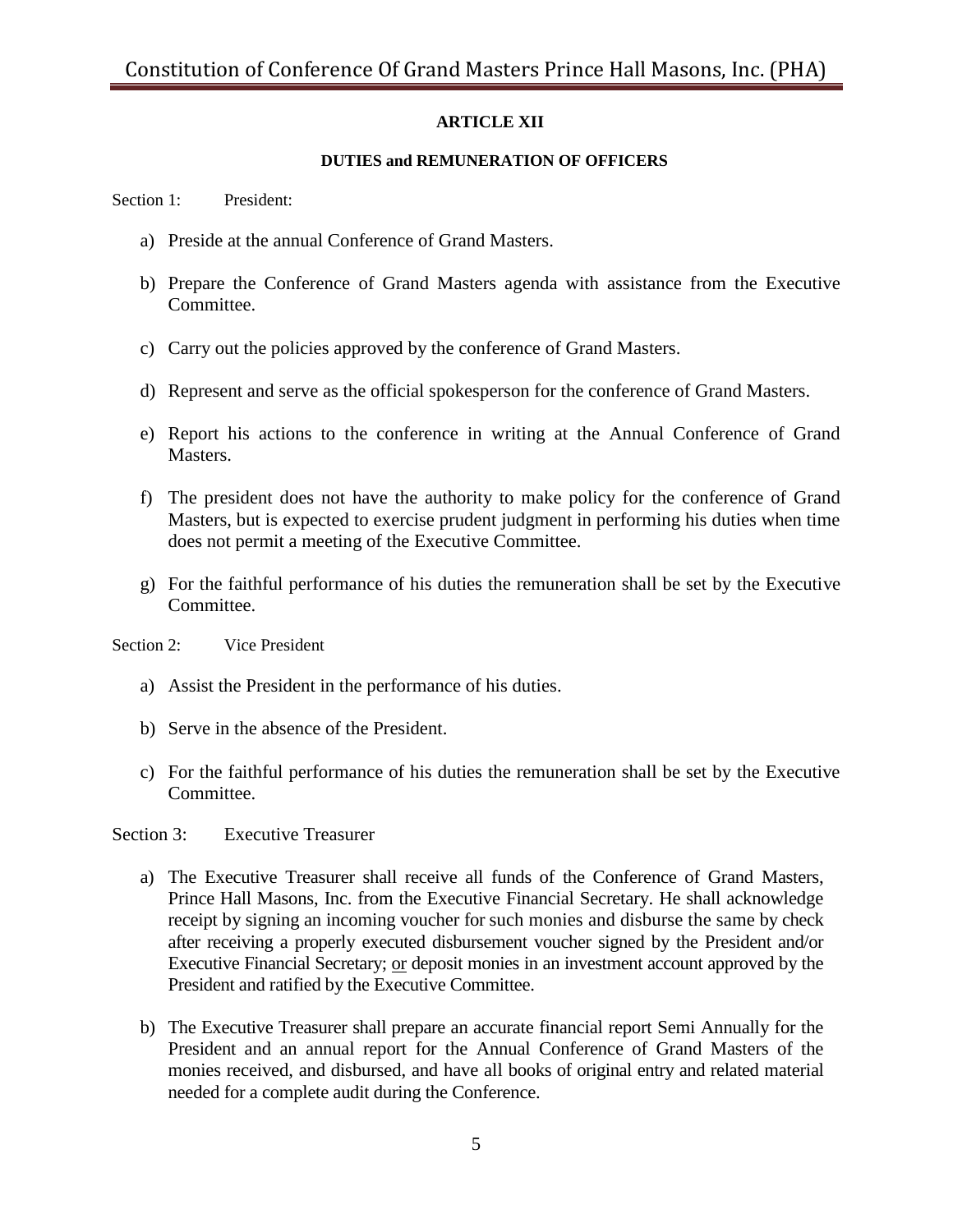- c) The Executive Treasurer shall be bonded with a reputable company in a sufficient amount to cover all anticipated receipts for a five (5) year period after which it shall be reevaluated and made whole. If the amount at any time is wonting, it shall immediately be increased to a satisfactory amount.
- d) For the faithful performance of his duties the remuneration shall be set by the Executive Committee.

Section 4: Executive Secretary

- a) The Executive Secretary shall receive and maintain through the Financial Secretary a record of all money paid into the Conference of Grand Masters, Prince Hall Masons, Inc., prepare an accurate financial report for the Annual Conference and have all books of original entry and related materials for audit during the conference.
- b) Transfer all funds to the Executive Treasurer, prepare any correspondence as directed by the President, and be responsible for all mailing of conference materials.
- c) He may utilize an appointed Office Manager for the period of the annual meeting only.
- d) The Executive Secretary through the Financial Secretary shall exercise general supervision over the receipts and custody of conference monies while in his possession. He (the Executive Secretary) shall perform such other related functions as may be directed by the President and shall receive from the Assistant Executive Secretary the minutes for review and preparation of the conference Official Proceedings which shall be published and disseminated within 60 days of the end of the annual conference of Grand Masters.
- e) For the faithful performance of his duties the remuneration shall be set by the Executive Committee.
- Section 5: Assistant Executive Secretary
	- a) The Assistant Executive Secretary is appointed by the president to assist the Executive Secretary in the performance of his duties.
	- b) For the faithful performance of his duties, he may receive complimentary registration,  $\&$ accommodations.

Section 6: Financial Secretary

- a) The Financial Secretary is appointed by the President to assist the Executive Secretary in the performance of his duties.
- b) The Financial Secretary shall be bonded with a reputable company in a sufficient amount to cover all anticipated receipts for a five (5) year period after which it shall be reevaluated and made whole. If the account at any time is wonting, it shall immediately be increased/decreased to a satisfactory amount.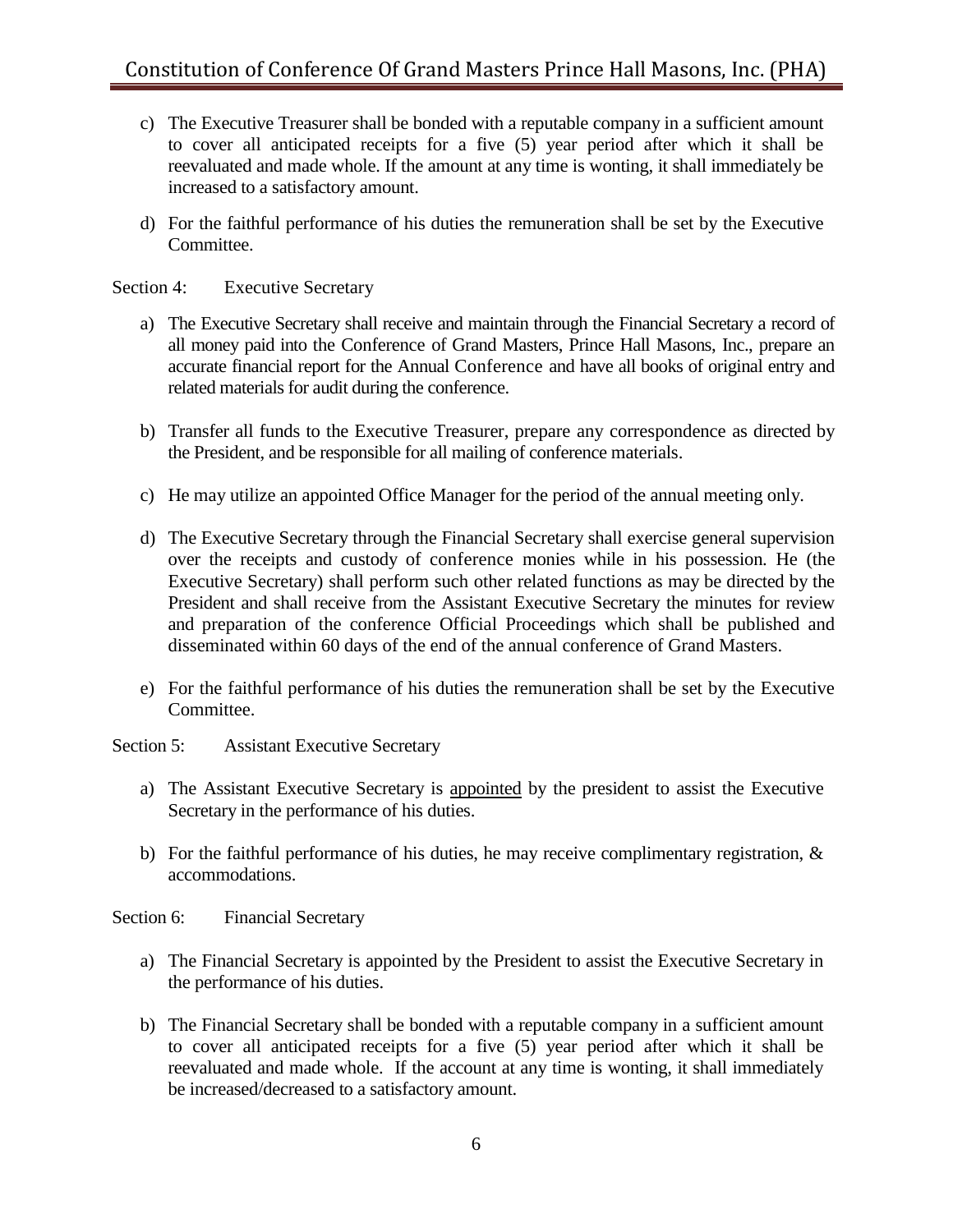c) For a faithful performance of his duties the remuneration shall be set by the Executive Committee.

Section 7: Members at Large

- a) One Per Region.
- b) Responsible for providing program directions, developing workshops, and assisting in the overall operation of the Conference as determined by the President.
- c) For the faithful performance of their duties, they may receive complimentary registration.

# **ARTICLE XIII**

#### **REGIONS**

- Section 1. To improve efficiency, the Conference of Grand Masters has established Seven Regions. Each member Grand Lodge is associated with a region based on its geographical location.
- Section 2. The existing regions are: Northeast, Mid-Atlantic, Southeast, Southwest, Midwest, Pacific Rim, and Four Corners.
- Section 3. Each region elects a Regional Chair that represents its interest on the Executive Committee.

#### **ARTICLE XIV**

# **REGIONAL CHAIRS**

It is the duty of the Regional Chair to:

- 1) Arrange for regional meetings as determined by the regional jurisdictions.
- 2) Preside over the regional meetings.
- 3) Submit a summary report, which includes recommendations, to the Conference of Grand **Masters**
- 4) Represent the region on the Executive Committee.

#### **ARTICLE XV**

## **TERM OF OFFICE**

Section 1. The term of office for elected officers other than Members at Large and the Executive Treasurer/Executive Secretary is one year.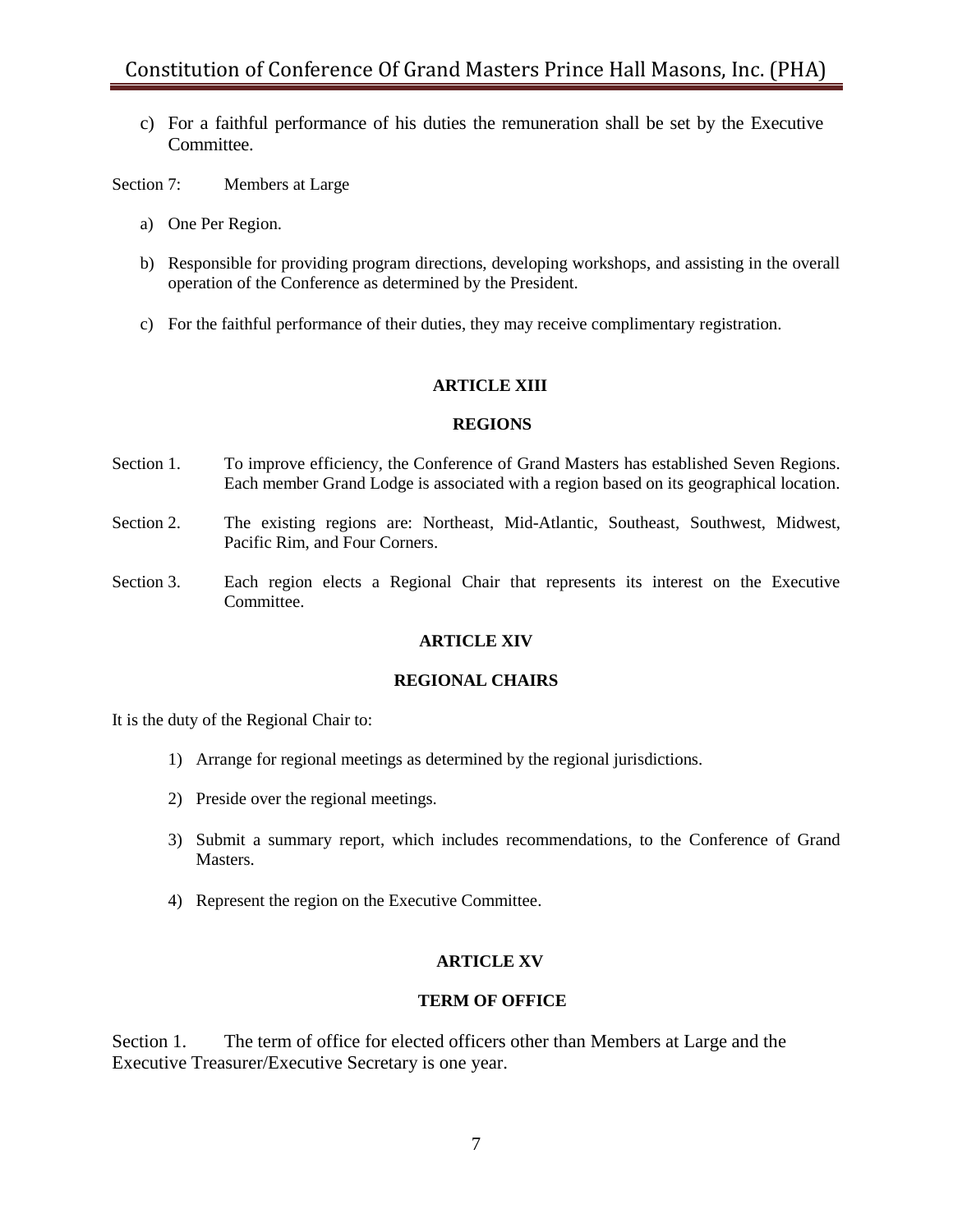Section 2. The term of office for the Executive Treasurer and the Executive Secretary shall be five consecutive one year terms. They may serve additional terms.

Section 3. The President of the Conference of Grand Masters is limited to three (3) consecutive one-year terms.

- Section 4. The President may serve additional terms by a <sup>3</sup>/<sub>4</sub>-majority vote.
- Section 5. The term of office for Members at Large is three years.
- Section 6. The Region determines the term of office for Regional Chair.

# **ARTICLE XVI**

#### **ELECTION OF OFFICERS**

- Section 1. An election is held at each Annual Conference of Grand Masters Session.
- Section 2. The President is to be elected by majority vote of the seated Grand Masters (or proxies) Present and voting in Executive session.
- Section 3. The election of all other Conference of Grand Masters officers will be by majority vote in Executive Session by all qualified voters. (Executive Committee, Most Worshipful Grand Master, Most Worshipful Past Grand Master and Right Worshipful Deputy Grand Master).
- Section 4. Officers are installed and take office after installation.

# **ARTICLE XVII**

#### **EXECUTIVE COMMITTEE**

Section 1. The Executive Committee is responsible for implementing the policies of the Conference of Grand Masters.

Section 2. The committee may develop policies and procedures for the betterment of the Conference of Grand Masters. However, such policies and procedures must be presented to the Conference of Grand Masters for approval.

Section 3. The committee is authorized to exercise all authority of the Conference of Grand Masters when the conference is not in session. Such actions cannot override or conflict with any policy approved by the Conference of Grand Masters.

Section 4. Assist the president in developing an agenda for the Annual Conference of Grand Masters.

Section 5. Review the Conference of Grand Masters Constitution and recommend changes.